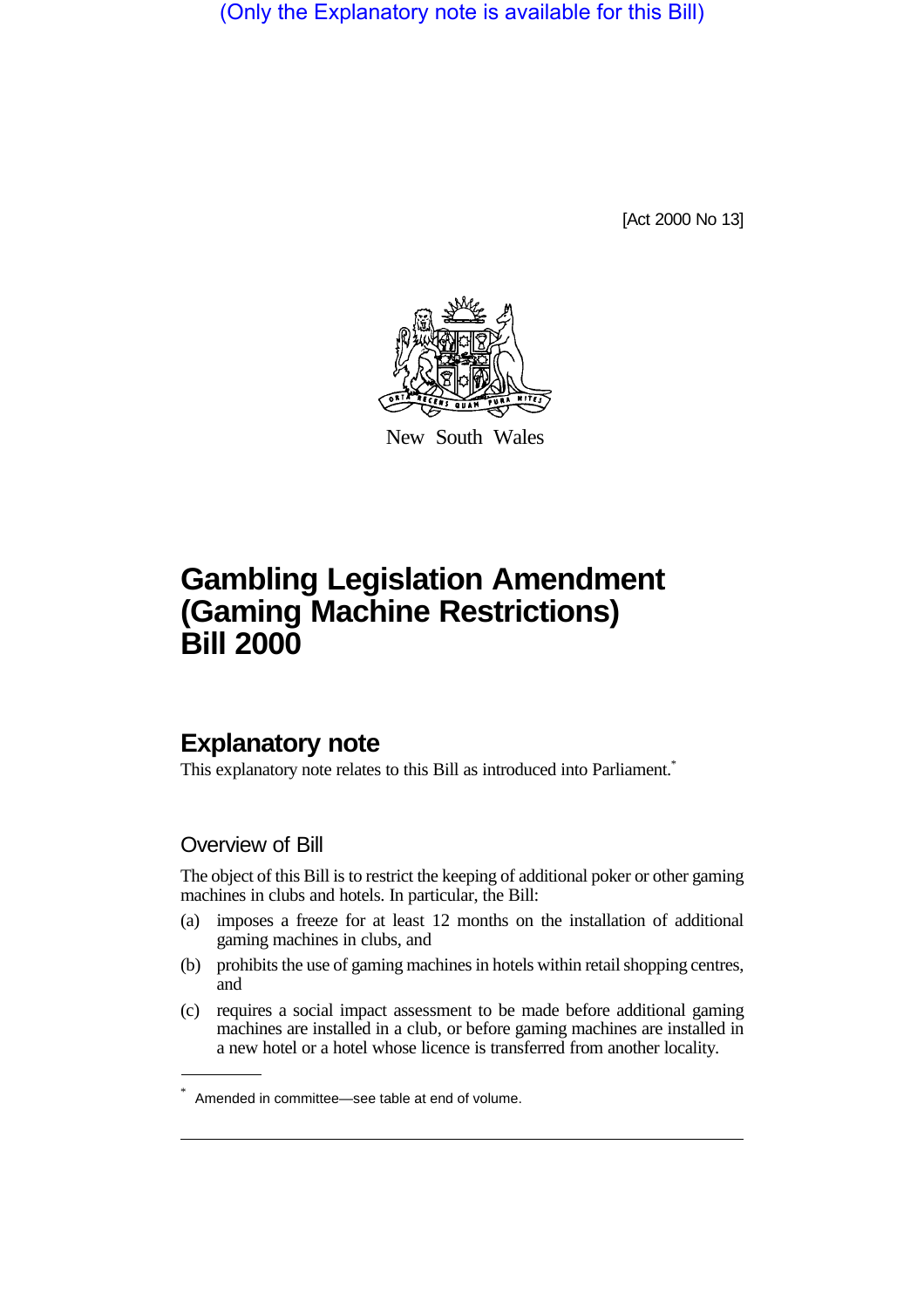Gambling Legislation Amendment (Gaming Machine Restrictions) Bill 2000 [Act 2000 No 13]

Explanatory note

## Outline of provisions

**Clause 1** sets out the name (also called the short title) of the proposed Act.

**Clause 2** provides for the commencement of the proposed Act on the date of assent.

**Clause 3** is a formal provision giving effect to the amendment to the *Registered Clubs Act 1976* set out in Schedule 1.

**Clause 4** is a formal provision giving effect to the amendments to the *Liquor Act 1982* set out in Schedule 2.

**Clause 5** is a formal provision giving effect to the amendment to the *Casino Control Act 1992* set out in Schedule 3.

**Schedule 1** contains an amendment to the *Registered Clubs Act 1976*.

The Schedule inserts Part 10B into that Act to impose a freeze on the keeping of additional poker machines or other gaming machines by a club. The freeze will take effect from the date of the announcement of the proposal (namely, 12 pm on 28 March 2000). The freeze will continue for at least 12 months and will terminate at a time appointed by the Governor by proclamation. The freeze will not affect the keeping of additional machines if the club can establish that its financial viability will be seriously threatened if it is not able to do so. The freeze will not prevent the replacement of existing machines.

The Schedule also inserts Part 10C into the Act as one of the means of giving effect to the primary objects of the Act referred to in section 3A, namely, gambling harm minimisation and the responsible conduct of gambling activities in clubs. The Part requires the Licensing Court and the Liquor Administration Board to take into account a social impact assessment of applications that concern the keeping of additional such machines (including applications relating to the building or extension of premises in which machines are proposed to be used as well as applications for authority to keep gaming machines). The requirement for an assessment will not apply, in the case of an application for authority to keep gaming machines, until after the lifting of the freeze imposed by proposed Part 10B. An assessment is to be made of the likely impact on the local community of the granting of the application, which is to address social and economic impacts and set out any net social and economic benefits to the local community. The Court or Board will be authorised to refuse an application in whole or in part or impose conditions on the grant of the application as a result of its consideration of the social impact assessment.